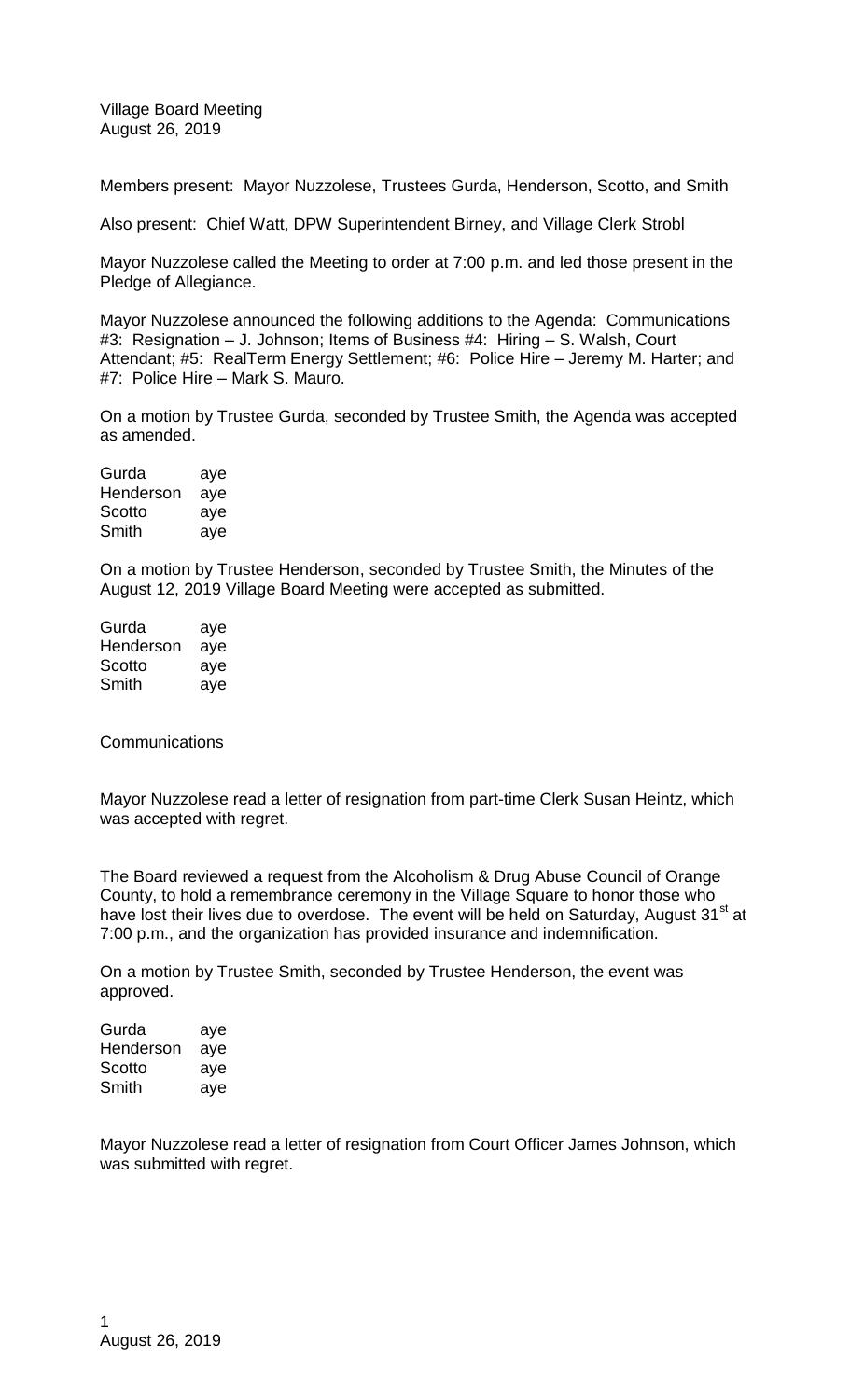Items of Business

On a motion by Trustee Gurda, seconded by Trustee Smith, Shawn P. Walsh is hereby appointed Part Time Court Attendant for the Village of Goshen at a salary of \$17.57 per hour.

This appointment is effective upon successful completion of pre-employment physical and paperwork and a background check.

| Gurda     | aye |
|-----------|-----|
| Henderson | aye |
| Scotto    | aye |
| Smith     | aye |

The following was moved by Trustee Scotto, and seconded by Trustee Smith:

**WHEREAS**, the Village of Goshen ("Goshen") and RealTerm Energy US, L.P. ("RealTerm") heretofore entered into a Contract dated March 7, 2018 pursuant to which RealTerm was to render certain services in connection with the conversion of the Village's public street lights to LED lights; and

**WHEREAS**, a dispute has arisen between Goshen and RealTerm regarding the services to be performed by RealTerm; and

**WHEREAS,** Goshen and RealTerm wish to resolve this dispute so as to avoid the cost, time and uncertainty involved with litigation; and

**WHEREAS**, Goshen has evaluated the terms of the settlement with RealTerm and finds that settling and resolving this matter for the sum set forth hereinafter is, after due deliberation and consideration, appropriate and in the overall public interest;

**NOW**, **THEREFORE**, it is hereby

**RESOLVED**, that Goshen pay to RealTerm the sum of \$7,500.00 to resolve any and all disputes between Goshen and RealTerm; and it is further

**RESOLVED**, that Goshen and RealTerm shall exchange General Releases thereby releasing and discharging any further claims as against the other in connection with the Contract dated March 7, 2018; and it is further

**RESOLVED**, that the Mayor is hereby authorized to execute any and all documents which may be necessary to effectuate the terms of the settlement with RealTerm.

| Gurda     | aye |
|-----------|-----|
| Henderson | aye |
| Scotto    | aye |
| Smith     | aye |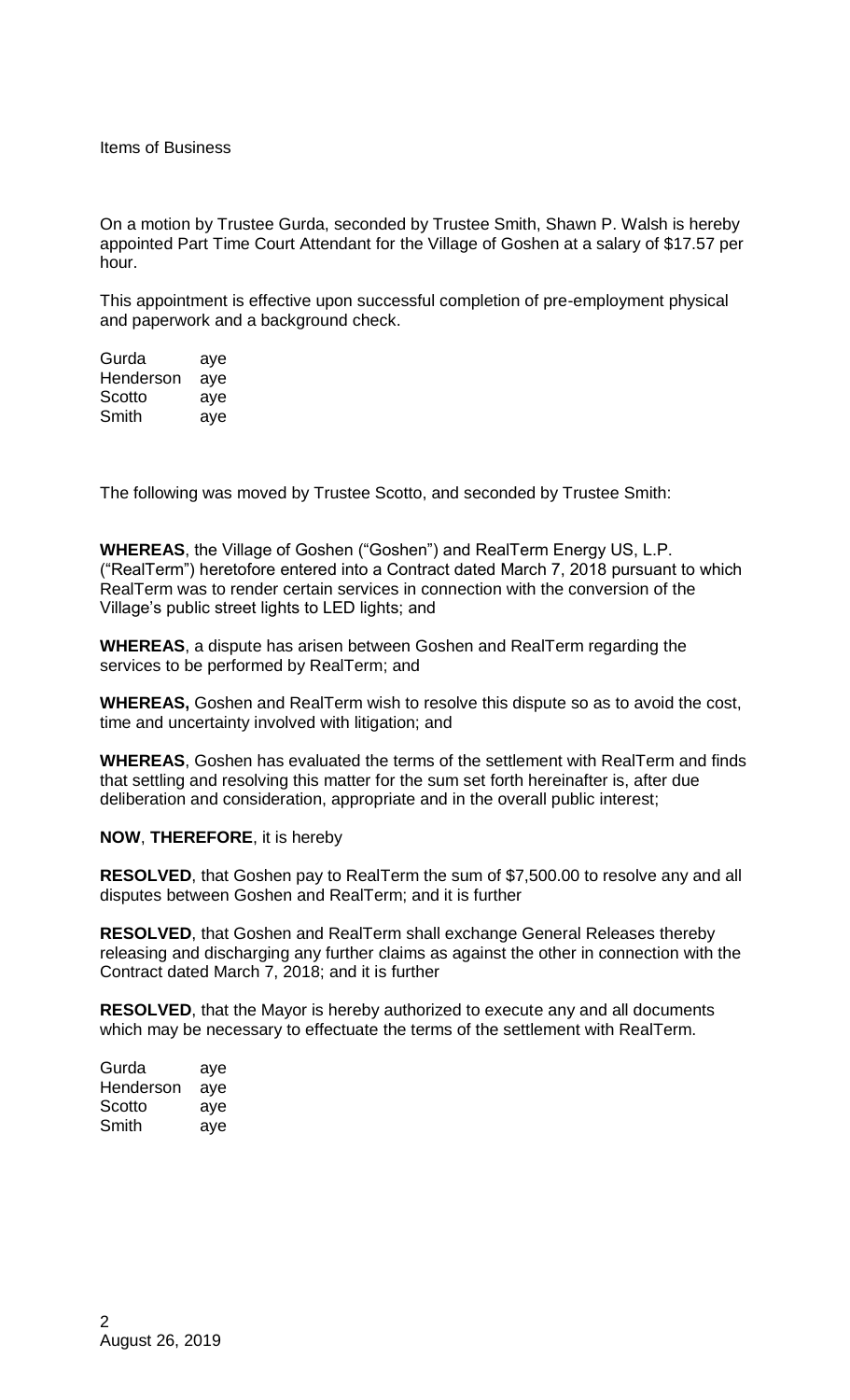On a motion by Trustee Smith, seconded by Trustee Henderson, Jeremy M. Harter is hereby appointed full time Police Officer for the Village of Goshen Police Department at an annual salary of \$64,606.00, pending satisfactory completion of pre-employment paper work, and physical and psychological testing. This appointment includes a maximum probationary period of 18 months.

| Gurda     | aye |
|-----------|-----|
| Henderson | aye |
| Scotto    | aye |
| Smith     | aye |

On a motion by Trustee Smith, seconded by Trustee Henderson, Mark S. Mauro is hereby appointed full time Police Officer for the Village of Goshen Police Department at an annual salary of \$64,606.00, pending satisfactory completion of pre-employment paper work, and physical and psychological testing. This appointment includes a maximum probationary period of 18 months.

| Gurda     | aye |
|-----------|-----|
| Henderson | aye |
| Scotto    | aye |
| Smith     | aye |

On a motion by Trustee Henderson, seconded by Trustee Scotto, Village Clerk Strobl is hereby authorized to attend the Orange County Municipal Planning Federation's Planning & Zoning Support Staff Workshop to be held Friday, September 13, 2019 at the Harness Racing Museum in Goshen. The total cost for this training is \$35.00.

| Gurda     | aye |
|-----------|-----|
| Henderson | aye |
| Scotto    | aye |
| Smith     | aye |

The following was moved by Trustee Gurda, and seconded by Trustee Scotto:

The Mayor of the Village of Goshen is hereby authorized to execute the FY-2019 County of Orange Community Development Block Grant Municipal Agreement, (2019 Application, 2018 CDBG Funding), for the Village of Goshen Project: Bruen Place and St. James Place Water System Improvements, in the amount of \$300,000.

| Gurda     | aye |
|-----------|-----|
| Henderson | aye |
| Scotto    | aye |
| Smith     | aye |